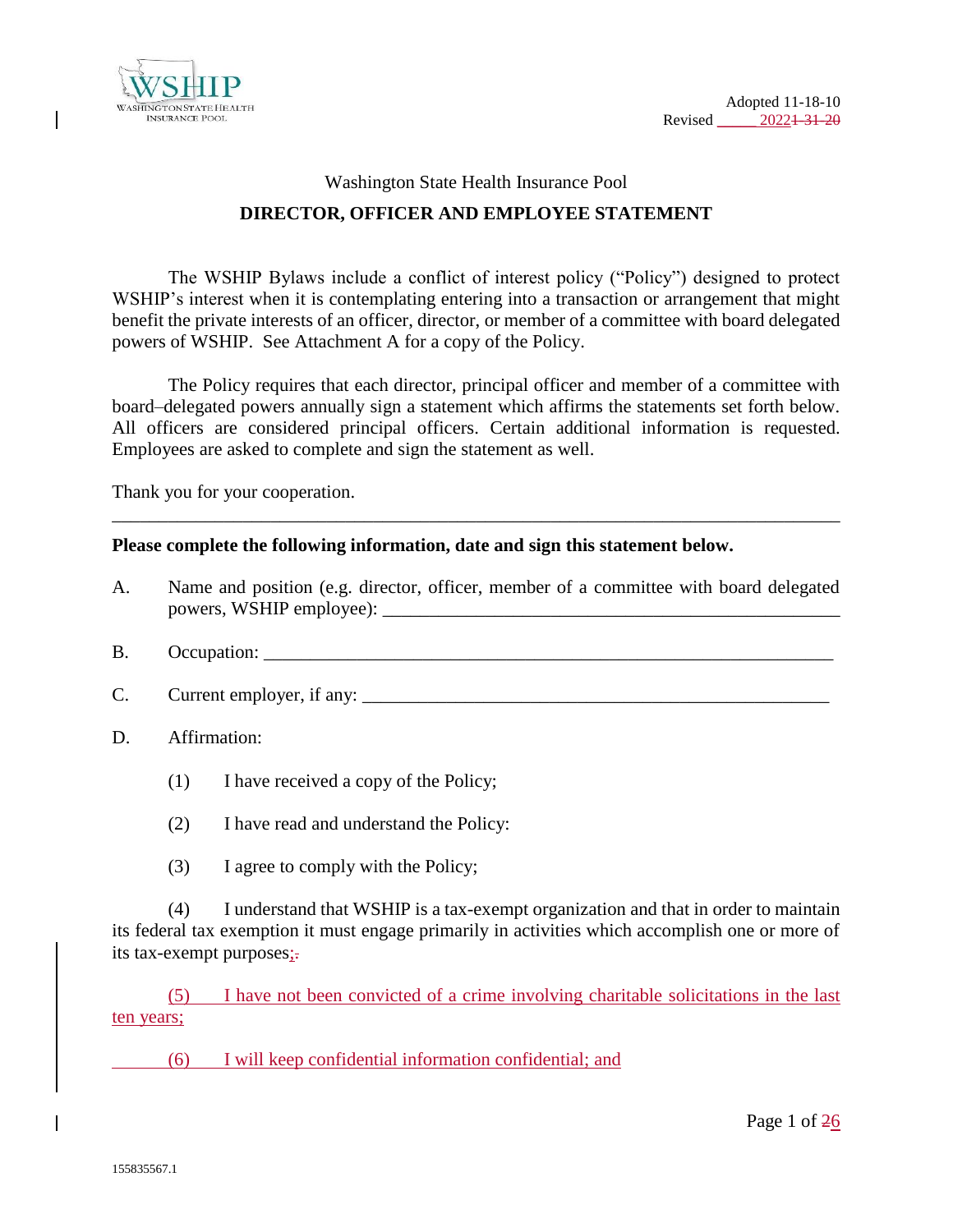

#### (7) I will adhere to my fiduciary duties as a director, officer, or member of a committee with board delegated powers.

E. Financial Interests:

The Policy requires that if you have a financial interest in a proposed transaction or arrangement with WSHIP, you must disclose the existence and nature of your financial interest to the board or board committee with board delegated powers considering the proposed transaction or arrangement. Please identify any such financial interest which you have disclosed in the past 12 months. If there is a financial interest you believe you should have disclosed, please describe any such interest here as well.

 A person has a financial interest in a transaction or arrangement if the person has, directly or indirectly, through business, investment or family<sup>1</sup>: (a) an ownership or investment interest in any entity with which WSHIP has a transaction or arrangement, or (b) a compensation arrangement with WSHIP or with any entity or individual with which WSHIP has a transaction or arrangement, or (c) a potential ownership or investment interest in, or compensation arrangement with, any entity or individual with which WSHIP is negotiating a transaction or arrangement. "Compensation" includes direct and indirect remuneration as well as gifts or favors that are substantial in nature.

\_\_\_\_\_\_\_\_\_\_\_\_\_\_\_\_\_\_\_\_\_\_\_\_\_\_\_\_\_\_\_\_\_\_\_\_\_\_\_\_\_\_\_\_\_\_\_\_\_\_\_\_\_\_\_\_\_\_\_\_\_\_\_\_\_\_\_\_\_\_\_\_\_\_\_ \_\_\_\_\_\_\_\_\_\_\_\_\_\_\_\_\_\_\_\_\_\_\_\_\_\_\_\_\_\_\_\_\_\_\_\_\_\_\_\_\_\_\_\_\_\_\_\_\_\_\_\_\_\_\_\_\_\_\_\_\_\_\_\_\_\_\_\_\_\_\_\_\_\_\_ \_\_\_\_\_\_\_\_\_\_\_\_\_\_\_\_\_\_\_\_\_\_\_\_\_\_\_\_\_\_\_\_\_\_\_\_\_\_\_\_\_\_\_\_\_\_\_\_\_\_\_\_\_\_\_\_\_\_\_\_\_\_\_\_\_\_\_\_\_\_\_\_\_\_\_ \_\_\_\_\_\_\_\_\_\_\_\_\_\_\_\_\_\_\_\_\_\_\_\_\_\_\_\_\_\_\_\_\_\_\_\_\_\_\_\_\_\_\_\_\_\_\_\_\_\_\_\_\_\_\_\_\_\_\_\_\_\_\_\_\_\_\_\_\_\_\_\_\_\_\_

WSHIP also requires you to report family or business relationships you may have with other directors, or with officers, or employees of WSHIP. The reportable relationships include: (a) employment by, or you employ of, an officer, director or employee; (b) a business in which you and any one of the above-listed persons holds a key position or an aggregate of 10% ownership in the assets or income; (c) transactions between you and any of the above-listed persons individually, or through their 35% owned business, which exceeds \$10,000 in aggregate during the reporting year; and (d) family relationships with any of the above-listed persons. Describe any such relationship in detail below.

\_\_\_\_\_\_\_\_\_\_\_\_\_\_\_\_\_\_\_\_\_\_\_\_\_\_\_\_\_\_\_\_\_\_\_\_\_\_\_\_\_\_\_\_\_\_\_\_\_\_\_\_\_\_\_\_\_\_\_\_\_\_\_\_\_\_\_\_\_\_\_\_\_\_\_ \_\_\_\_\_\_\_\_\_\_\_\_\_\_\_\_\_\_\_\_\_\_\_\_\_\_\_\_\_\_\_\_\_\_\_\_\_\_\_\_\_\_\_\_\_\_\_\_\_\_\_\_\_\_\_\_\_\_\_\_\_\_\_\_\_\_\_\_\_\_\_\_\_\_\_ \_\_\_\_\_\_\_\_\_\_\_\_\_\_\_\_\_\_\_\_\_\_\_\_\_\_\_\_\_\_\_\_\_\_\_\_\_\_\_\_\_\_\_\_\_\_\_\_\_\_\_\_\_\_\_\_\_\_\_\_\_\_\_\_\_\_\_\_\_\_\_\_\_\_\_ \_\_\_\_\_\_\_\_\_\_\_\_\_\_\_\_\_\_\_\_\_\_\_\_\_\_\_\_\_\_\_\_\_\_\_\_\_\_\_\_\_\_\_\_\_\_\_\_\_\_\_\_\_\_\_\_\_\_\_\_\_\_\_\_\_\_\_\_\_\_\_\_\_\_\_

 $\overline{a}$ 

<sup>&</sup>lt;sup>1</sup> Family members include spouse, siblings (half or whole), children, grandchildren, and in-laws. Businesses include those in which you own or control at least 35%, or disregarded entities.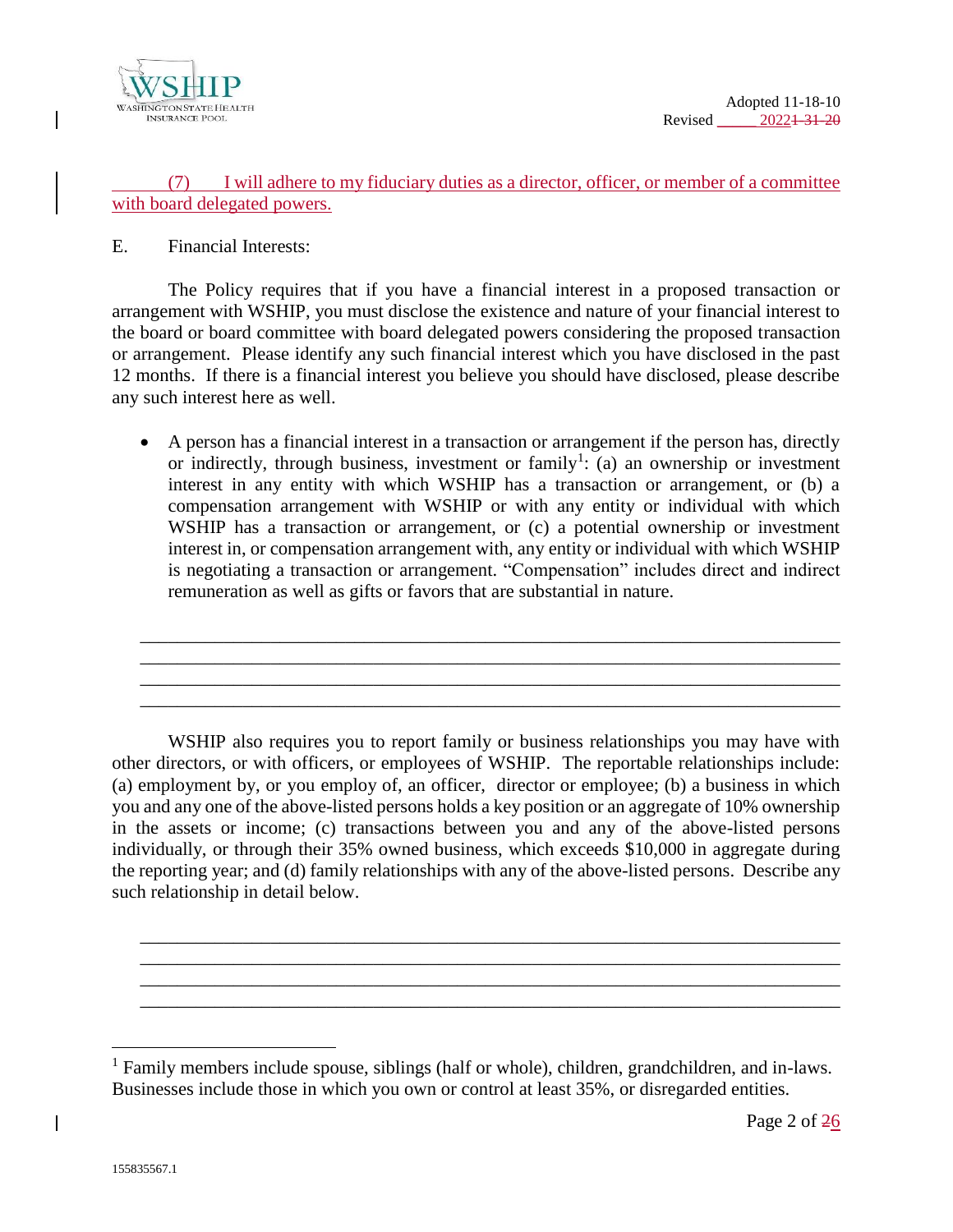

 $\overline{\phantom{a}}$ 

Adopted 11-18-10 Revised 20221-31-20

### I affirm the accuracy and completeness of the information provided above.

\_\_\_\_\_\_\_\_\_\_\_\_\_\_\_\_\_\_\_\_\_\_\_\_\_\_\_\_\_\_\_\_\_\_\_\_\_\_\_\_\_\_\_\_\_\_\_\_\_\_\_\_\_\_\_\_\_\_\_\_\_\_\_\_\_\_\_\_\_\_\_\_

Signature Date

 $\overline{\phantom{a}}$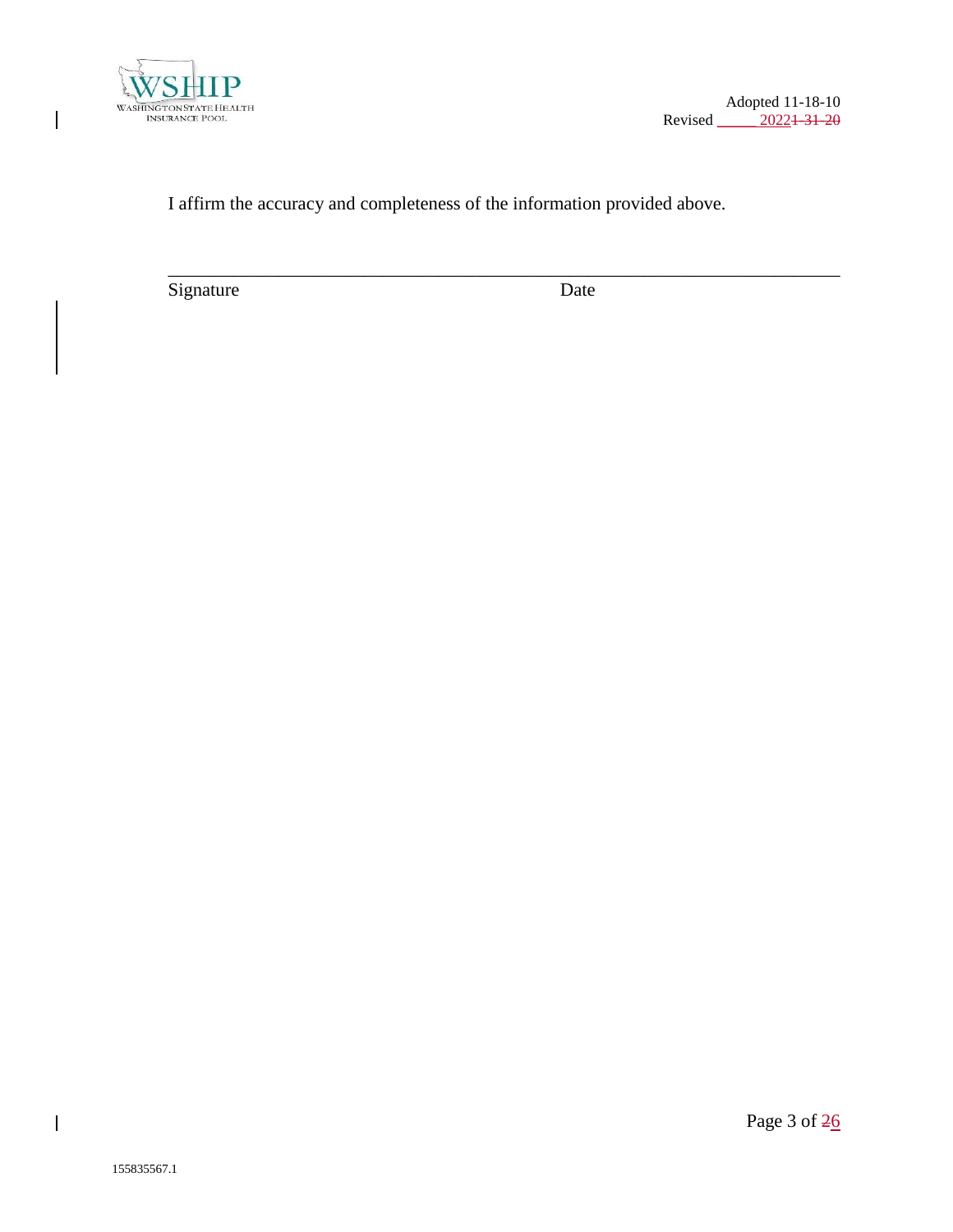

#### ATTACHMENT A

Washington State Health Insurance Pool

#### **CONFLICTS OF INTEREST POLICY WSHIP BYLAWS ARTICLE VIII**

### **ARTICLE VIII. CONFLICTS OF INTEREST**

The purpose of the conflicts of interest policy is to protect WSHIP's interest when it is contemplating entering into a transaction or arrangement that might benefit the private interest of an officer or director of WSHIP. This policy is intended to supplement but not replace any applicable state laws governing conflicts of interest applicable to directors and officers of WSHIP.

### **Section 8.1 Definitions.**

(a) Interested Person. Any director, principal officer, or member of a committee with board delegated powers who has a direct or indirect financial interest, as defined below, is an interested person.

(b) Financial Interest. A person has a financial interest if the person has, directly or indirectly, through business, investment or family: (a) an ownership or investment interest in any entity with which WSHIP has a transaction or arrangement, or (b) a compensation arrangement with WSHIP or with any entity or individual with which WSHIP has a transaction or arrangement, or (c) a potential ownership or investment interest in, or compensation arrangement with, any entity or individual with which WSHIP is negotiating a transaction or arrangement. "Compensation" includes direct and indirect remuneration as well as gifts or favors that are substantial in nature.

## **Section 8.2 Procedures.**

(a) Duty to Disclose. In connection with any actual or possible conflicts of interest, an interested person must disclose the existence and nature of his or her financial interest to the directors and members of committees with board delegated powers considering the proposed transaction or arrangement.

(b) Determining Whether a Conflict of Interest Exists. After disclosure of the financial interest, the interested person shall leave the board or committee meeting while the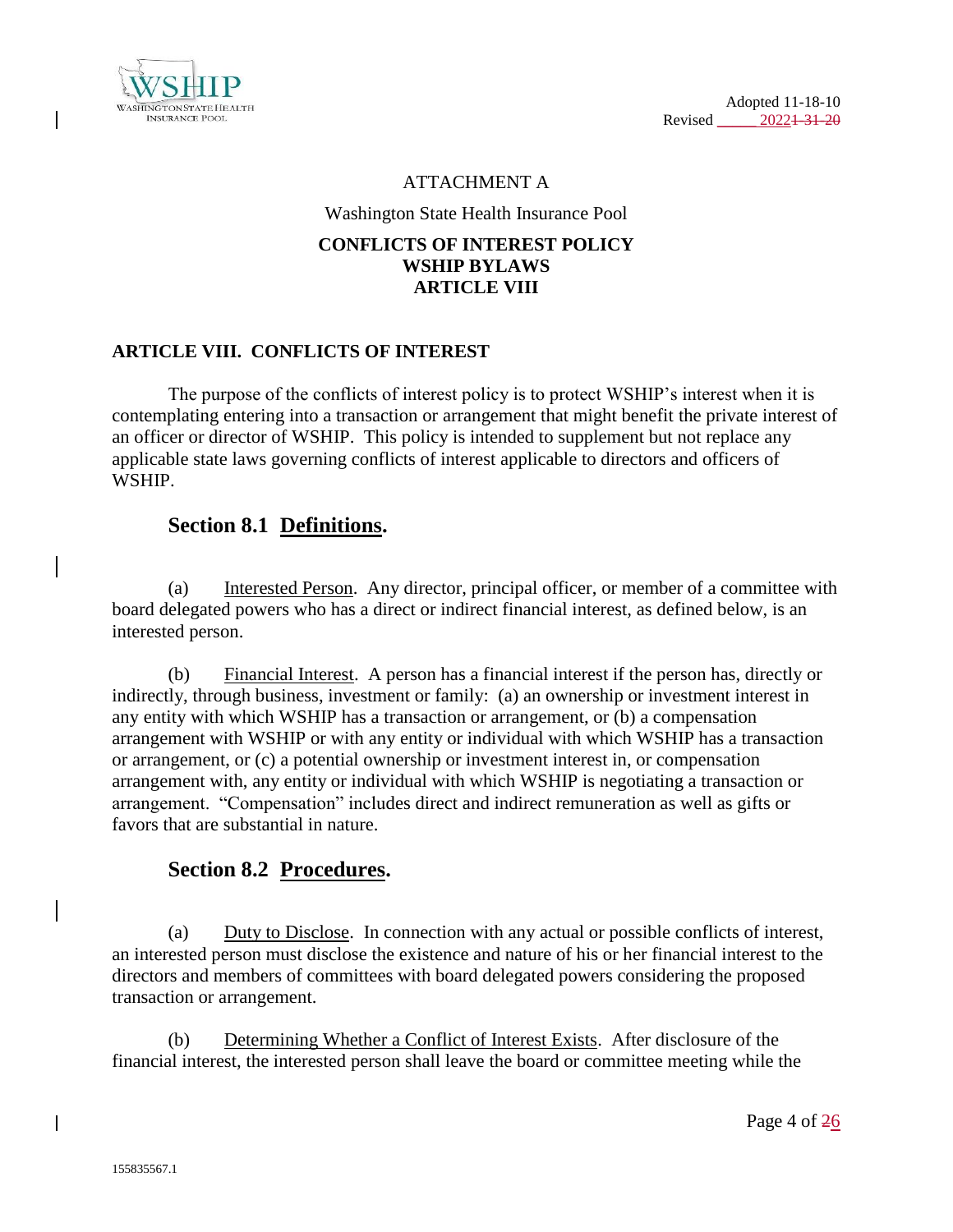

determination of a conflict of interest is discussed and voted upon. The remaining board or committee members shall decide if a conflict of interest exists.

(c) Procedures for Addressing the Conflict of Interest. The Chair of the board or the chair of the committee shall, if appropriate, appoint a disinterested person or committee to investigate alternatives to the proposed transaction or arrangement. After exercising due diligence, the board or committee shall determine whether WSHIP can obtain a more advantageous transaction or arrangement with reasonable efforts from a person or entity that would not give rise to a conflict of interest. If a more advantageous transaction or arrangement is not reasonably attainable under circumstances that would not give rise to a conflict of interest, the board or committee shall determine by a majority vote of the disinterested directors whether the transaction or arrangement is in WSHIP's best interest and for its own benefit and whether the transaction is fair and reasonable to WSHIP and shall make its decision as to whether to enter into the transaction or arrangement in conformity with such determination.

(d) Violations of the Conflicts of Interest Provisions. If the board or committee has reasonable cause to believe that one or more of its members has failed to disclose actual or possible conflicts of interest, it shall inform the member or members of the basis for such belief and afford the member or members of an opportunity to explain the alleged failure to disclose. If, after hearing the response of the member or members and making such further investigation as may be warranted in the circumstances, the board or committee determines that the member or members has in fact failed to disclose an actual or possible conflict of interest, it shall take appropriate disciplinary and corrective action.

**Section 8.3 Record of Proceedings.** The minutes of the board and all committees with board-delegated powers shall contain (a) the names of the persons who disclosed or otherwise were found to have a financial interest in connection with an actual or possible conflict of interest, the nature of the financial interest, any action taken to determine whether a conflict of interest was present, and the board's or committee's decision as to whether a conflict of interest in fact existed; and (b) the names of the persons who were present for discussions and votes relating to the transaction or arrangement, the content of the discussion, including any alternatives to the proposed transaction or arrangement, and a record of any votes taken in connection therewith.

**Section 8.4 Compensation Committees.** A voting member of any committee whose jurisdiction includes compensation matters and who receives compensation, directly or indirectly, from WSHIP for services is precluded from voting on matters pertaining to that member's compensation.

**Section 8.5 Statement of Compliance.** Each director, principal officer and member of a committee with board-delegated powers shall annually sign a statement which affirms that such person (a) has received a copy of the conflicts of interest policy; (b) has read